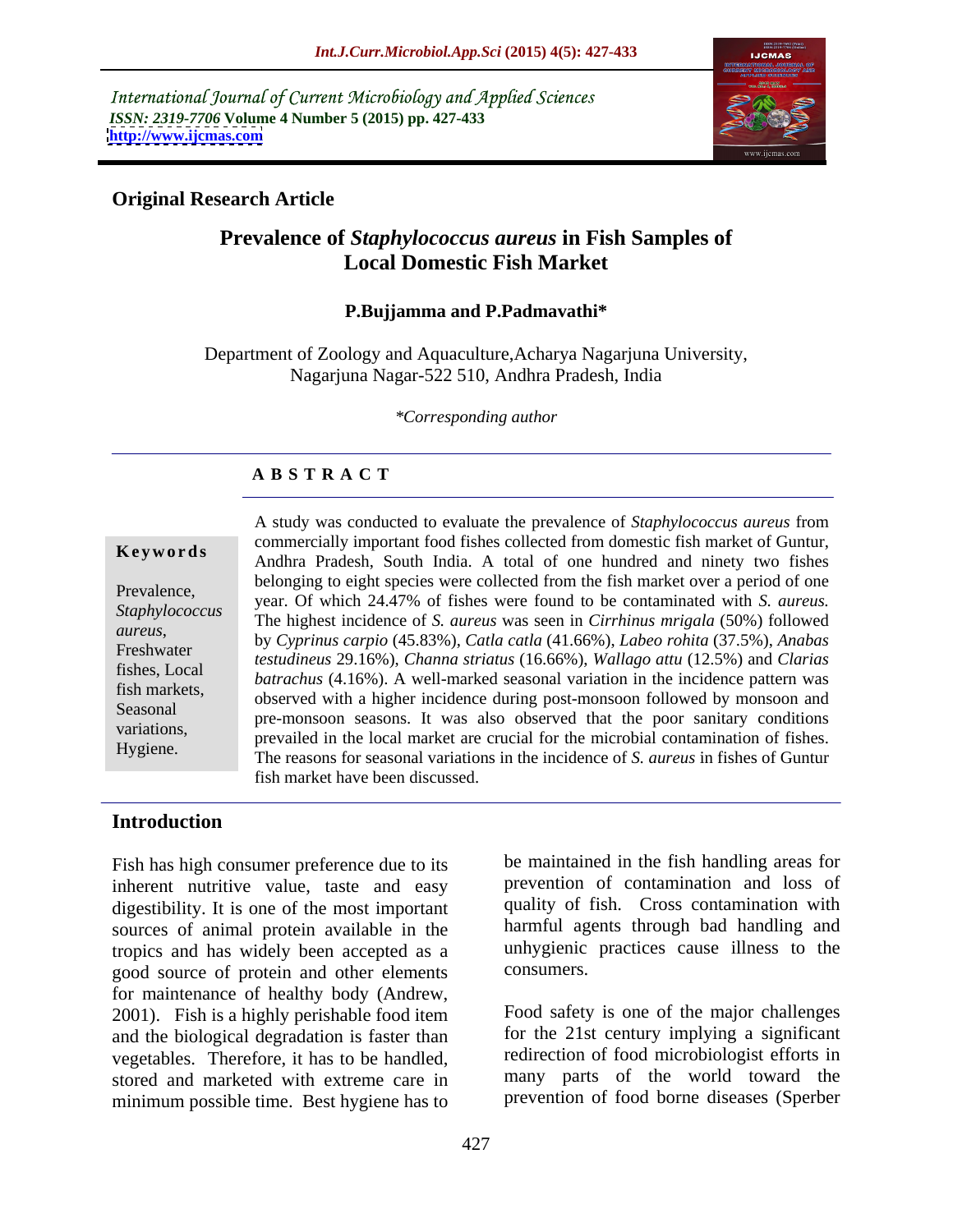and Tatini, 1975). Fishery products, which are of great importance for human nutrition and provide clear health benefits, can also act as a source of various food borne diseases (Darlington and Stone, 2001). Onefourth of the world's food supply and 30% **Materials and Methods** of landed fish are lost through microbial activity alone (Huis in'tVeld, 1996). Even

The genus *Staphylococcus* comprises several species, of which *S. aureus* is one of the administrated by the Corporation of Guntur major bacterial agents causing food borne is the largest authorized wholesale and retail diseases in humans worldwide (EFSA, 2010; fish market with 42 fish stalls and 29 Le-Loir *et al.*, 2003). The staphylococci are blatforms. Gram-positive cocci with their primary habitat in the skin, glands and mucous severe food poisoning. It has been identified into pre-monsoon (February–May), individuals and family groups than the sterile polythene bags stored in due to its warm and humid climate (Bergdoll, 1989). So far no work has been done on the microbiology of freshwater *Preparation of fish homogenate***:** Twenty fishes of local fish markets in South India. five grams of raw fish meat from each fish Hence the present study was undertaken to was homogenized with 225 ml of sterile determine the incidence of *S. aureus* to phosphate buffer solution. 10 ml of this evaluate the hygienic quality of 8different homogenate was added to a test tube food fishes marketed in domestic fish containing 90 ml PB solution to get a market of Guntur city, Andhra Pradesh, dilution of  $10^{-2}$ . Similarly serial dilutions up India in different seasons. It was also

proposed to analyze the reasons for the contamination of fishes and the seasonal variations in the incidence of *S. aureus* in fishes of Guntur market.

# **Materials and Methods**

though the safety of food has dramatically chosen for the present study is located in improved overall, progress is uneven and Guntur City (16 20'N 80 27' E) of Andhra food borne outbreaks from microbial Pradesh, India. Fish and fishery products contamination, chemicals and toxins are still being marketed in this Guntur market are common in many countries (WHO, 2007). coming from the surrounding aquaculture *Study area***:** The domestic fish market  $\degree$  20'N 80 $\degree$ 27' E) of Andhra  $^{\circ}27'$  E) of Andhra farms and natural water bodies of River Krishna. The Guntur fish market platforms.

membranes of warm-blooded animals fish market were purchased and analyzed including humans. Infected sores and between February 2010 and January 2011. scratches are often harbourage sites for *S.*  Fish samples were collected at fortnight *aureus*. The bacteria survive well in the intervals and the collections were made environment and may also be isolated from between 7a.m. and 9 a.m. To study the a range of sources that come into contact seasonal variation in prevalence of *S.*  with man and animals. *S*. *aureus* can cause *aureus*, the study period has been divided as the causative agent in many food monsoon (June September) and post poisoning outbreaks and is probably monsoon (October January) seasons. The responsible for even more cases in samples were collected individually in records show (Bennett and Lancette, 1998). thermoplastic box and transported to the Staphylococcal food poisoning is a common laboratory. Microbial analysis of the food borne disease that occurs in most samples was completed within 2–4 h of countries of the world, especially in India collection. Aseptic procedures were strictly *Sampling***:** A total of192 fishes at Guntur into pre-monsoon (February–May), sterile polythene bags stored in adopted during the analysis.

> to  $10^{-7}$  were prepared. to  $10^{-7}$  were prepared.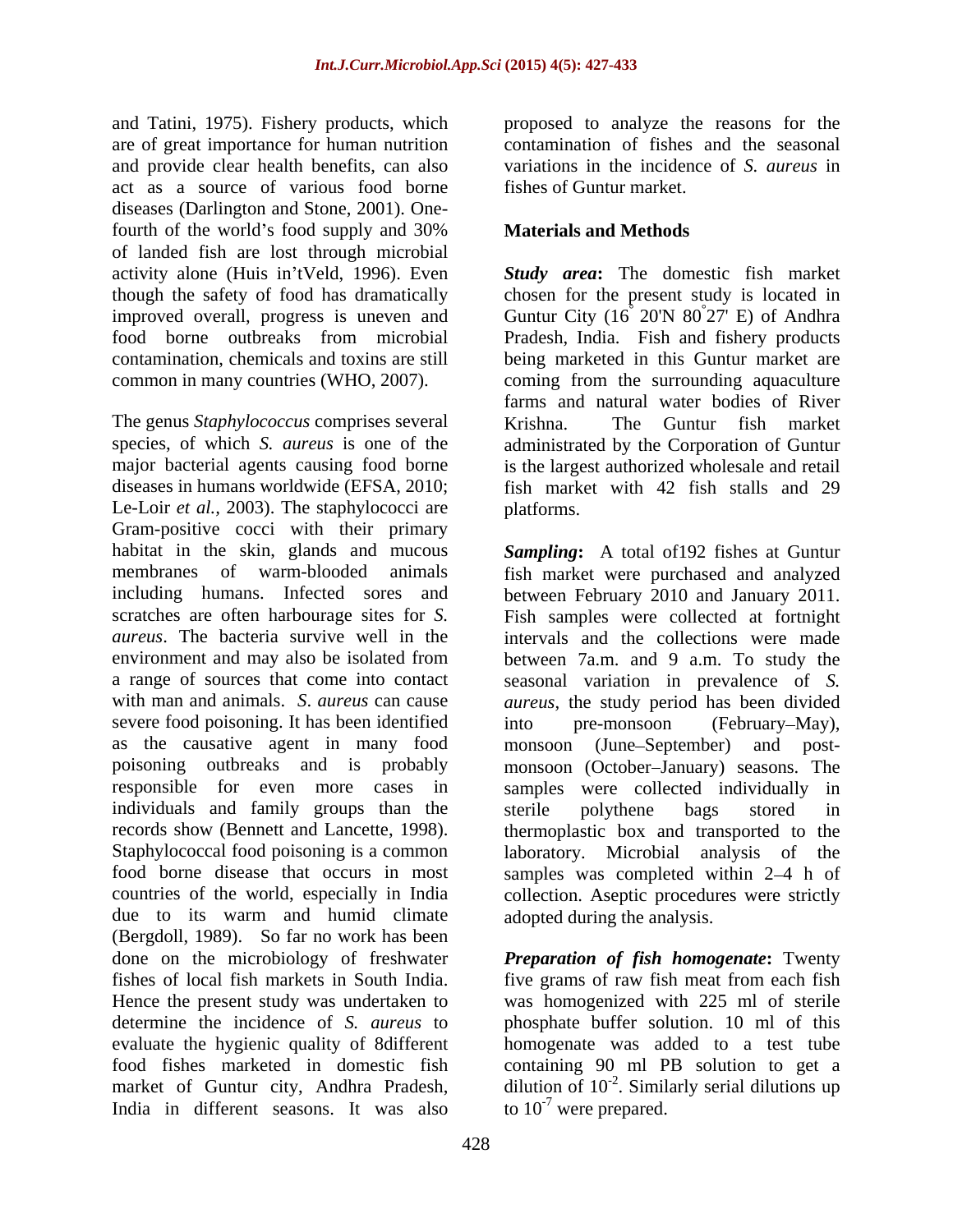*Isolation, Enumeration and Identification of S. aureus***:** The isolation, enumeration and each dilution  $(10^{-1} \text{ to } 10^{-7})$  was spread over a<br>dry surface of BP agar plate in duplicate.

by a clear area extending into opaque bercentage incidence and minimum and gram was calculated (cfu/g).The pure by biochemical tests. The monsoon and pre-monsoon seasons.

**Morphological characteristics:** The smear significant (P<0.01) variation in the clean grease free microscopic glass slide and stained with Gram's method of staining. The

significance and the statistical package used *et al.* was SPSS version 17 software. The F periodical dampening of fish with

# **Results and Discussion**

identification of *S. aureus* was carried out The present investigation on the incidence of using standard methods of USFDA (BAM, *Staphylococcus aureus* in different fishes 2001). Selective medium used for the showed that 24.47 percent of fishes out of isolation of *S. aureus* was Baird parker agar 192 fishes analyzed were contaminated (BPA) (HiMedia Pvt. Ltd.). One ml from (Table 3). Among the different varieties of to 10-7 ) was spread over a fish, *Cirrhinus mrigala* showed the highest dry surface of BP agar plate in duplicate. *S. aureus* contamination (50%) followed by Inoculated plates were incubated at 37°C for *Cyprinus carpio* (45.83%), *Catla catla* 48hours. (41.66%) *Labeo rohita* (37.5%), *Anabastes* Characteristic appearance of black shining (16.66%), *Walla goattu* (12.5 %) and convex colonies of 1–1.5 mm in diameter *Clarias batrachus* (4.16%). The number of with narrow white margin and surrounded fishes analyzed, the number of positives, medium were considered to be presumptive maximum values of *S. aureus* incidence in 8 *S. aureus* (Fig. 1). The number of colonies fishes during the study period are given in was enumerated and the average number per Table 3.The percentage incidence of *S.*  cultures were also streaked on Nutrient agar seasons is given in Figure 2. It was observed (HiMedia Pvt. Ltd.) and incubated for 24 that the prevalence of *S. aureus* was high hours at 37°C and was further characterized during post-monsoon season followed by was prepared from the isolated culture on incidence levels during various seasons *tudineus* (29.16%), *Channa striatus* percentage incidence and minimum and *aureus* in different fishes during three monsoon and pre-monsoon seasons. Statistical analysis of the data showed significant  $(P<0.01)$  variation (Table 4).

stained smear was observed under *Staphylococcus* species are one of the most microscope. Smear revealed Gram positive, important food borne opportunistic bacteria spherical cells arranged in irregular clusters in fishes and some are potential pathogens resembling to bunch of grapes (Table 1). and the high population of these bacteria **Biochemical confirmation:** Biochemical have undergone (Albuquerque *et al.,* 2007; tests were performed to confirm *S. aureus* Ayulo *et al.,* 1994; Leung *et al.,* 1992).The using catalase test, coagulase test, present study highlights the considerably thermonuclease test, anaerobic utilization of high prevalence of *S.aureus* in fishes of glucose and mannitol test (Table 2). Guntur market. The percentage incidence of **Statistical analysis:** One-way analysis of relatively higher than those of freshwater variance (ANOVA) was used to study the fishes reported by Ali (2014) and El-olemy Statistical value and level of significance are contaminated water is customary to prevent given in the footnotes of table 4. over heat and drying. It was observed thatindicates the degree of the spoilage it might *S. aureus* reported in the present study was *et al.* (2014). During transportation, periodical dampening of fish with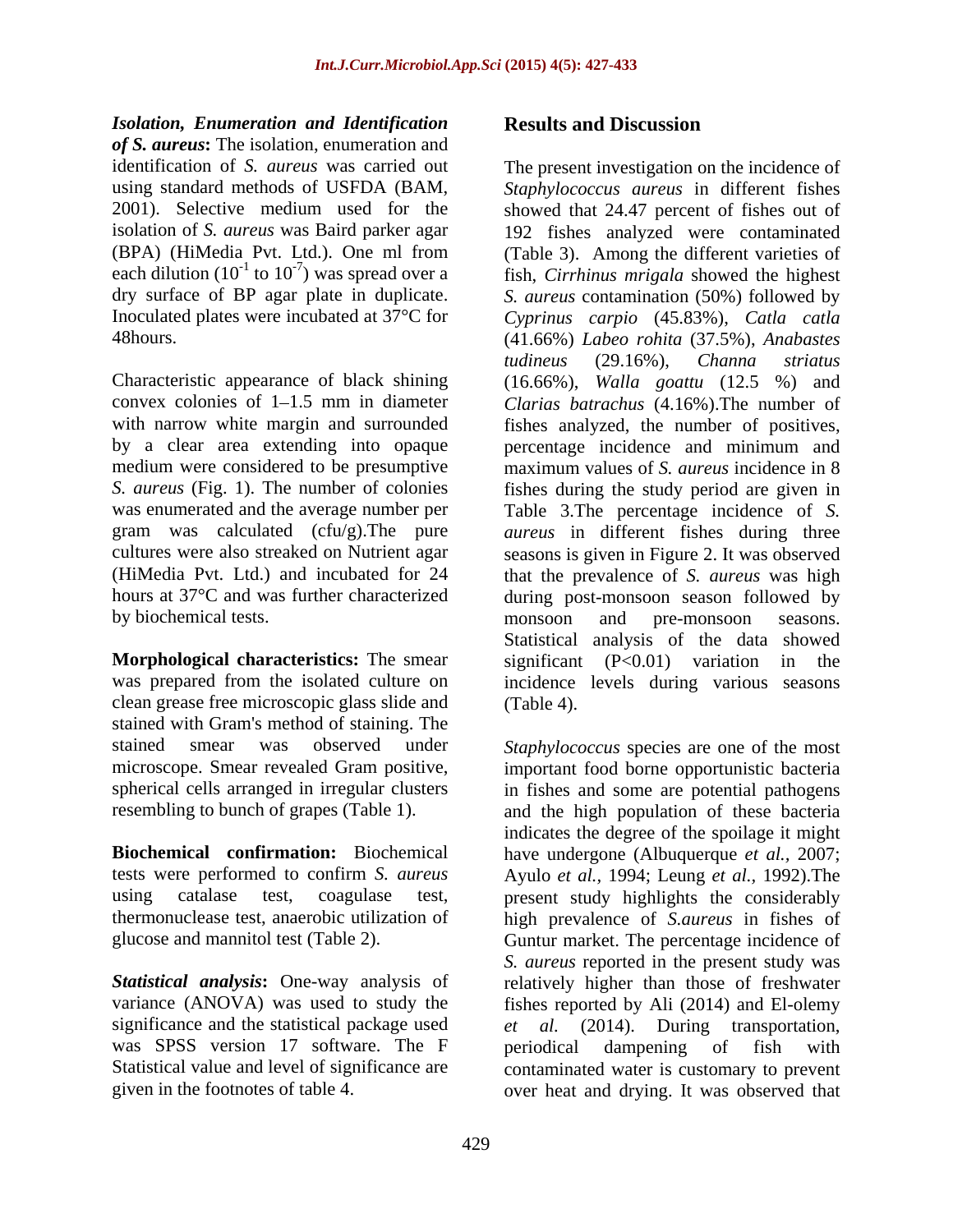In the present study, lowest value of 3.6 Reilly *et al.,*1992 and Sanjeev *et al.,* 1996).  $x10<sup>1</sup>$  cfu/g of *S. aureus* was observed in Another reason for high prevalence of *S. Walla goattu* and highest value of *aureus* during post-monsoon season could 5.9x10<sup>5</sup>cfu/g was observed in *Labeo rohita*. be due to low or negligible populations of These values indicate that the incidence of *S.*  other bacteria. It was also reported that *aureus* was high in fishes which were Staphylococci are poor competitors and do subjected to more human handling and not grow well in the presence of other unhygienic status of fish handlers. A organisms (Sahu *et al.,* 2012). Thus the questionnaire survey revealed that *Labeo* higher incidence of *S. aureus* in post *rohita* has high consumer preference with relatively more handling operations. Hence there is a possibility of microbial The present study demonstrated that the raw contamination in fishes with more routine fish sold at domestic fish market in Guntur commercial operations at different retail sale City could be a source of *S. aureus* with locations in the market. Clucas and Ward (1996) also reported that *S. aureus* marketing systems should be maintained contamination of fresh fish has been found clean with improvements in handling and to be from human handlers. According to processing to minimize the prevalence of Simon and Sanjev (2007) the incidence of *S.*  pathogenic bacteria. In order to provide *aureus* in fish samples indicates unhygienic quality fish to the consumers, strict hygienic conditions because the product practices should be followed in fish markets contamination could be the result of a combination of improper handling, improper storage and cross contamination.

the cumulative effect of such conventional In the present study, it was also observed practices coupled with unhygienic handling that the percentage incidence was highest in during transportation could result in high post-monsoon followed by monsoon and level of *S. aureus* in marketed food fish. The pre-monsoon seasons. This high incidence in use of contaminated water for cleaning and post-monsoon season might be due to the processing of fish in the fish market is crosscontamination of *S. aureus* from presumably the cause of secondary marine fishes which were highly marketed contamination. Lack of proper drainage in Guntur fish market during this season. It facilities and heavy fly infestation in this could be explained by the fact that seafoods market also promotes tertiary contamination act as vehicle for all important species of to a great extent. food-borne pathogens particularly *S. aureus* (Ali and Hamza, 2004; Lorca *et al.,* 2001; monsoon season could be explained.

> unsatisfactory microbial quality. (NFDB, 2011).

| <b>Isolated</b> | Gram staining |                                                                                          |
|-----------------|---------------|------------------------------------------------------------------------------------------|
| bacteria        |               | Culture characteristics on selective media                                               |
|                 |               | <i>Staphylococcus</i>   Gram positive cocci   BPA: Typical black shining convex colonies |
| aureus          | (in clusters) | $(1-1.5 \text{ mm})$ surrounded by halo zone                                             |
|                 | Pink colour   |                                                                                          |

## **Table.1** Morphological and culture characteristics of S. aureus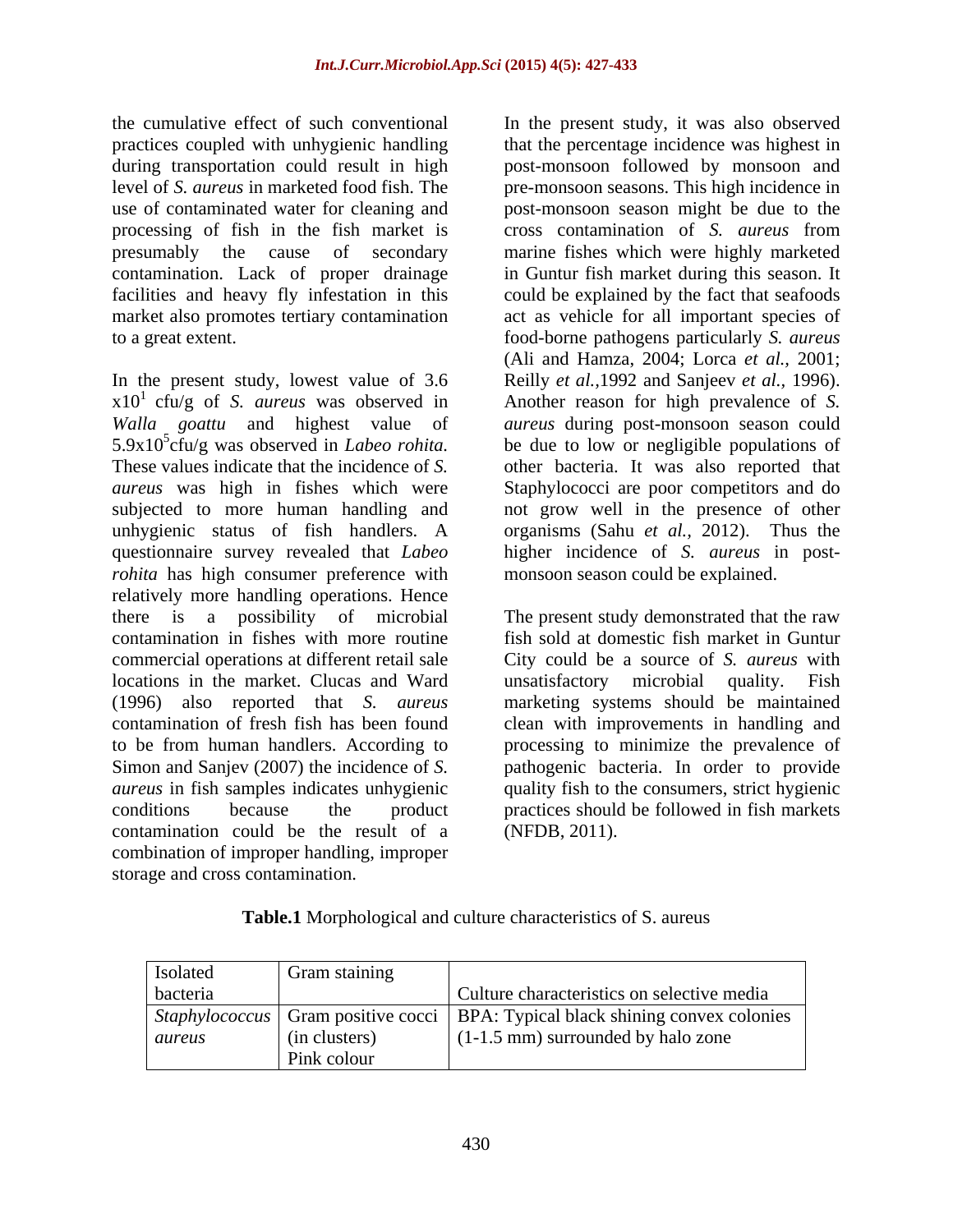### *Int.J.Curr.Microbiol.App.Sci* **(2015) 4(5): 427-433**

| Biochemical test                    | Reaction |
|-------------------------------------|----------|
| Catalase activity                   | positive |
| Coagulase production                | positive |
| Thermonuclease production           | positive |
| Lysostaphinsensitivity              | positive |
| Glucose<br>Anaerobic utilization of | positive |
| Mannitol                            | positive |

# **Table.2** Biochemical characterization of *S. aureus*

**Table.3** Incidence of *Staphylococcus aureus* in fish samples

|       |                    | Number   | Number   Percentage |           |                       | S. aureus (cfu/g)   |
|-------|--------------------|----------|---------------------|-----------|-----------------------|---------------------|
| S.No. | Fish sampled       | analyzed |                     | incidence |                       |                     |
|       |                    |          | positives           | (% )      |                       | Minimum   Maximum   |
|       | Catlacatla         |          |                     | 41.66     | $5.3 \times 10$       | $2.5 \times 10^{4}$ |
|       | Labeorohita        | 24       |                     | 37.5      | $3.5 \times 10^{1}$   | 5.9 $x10^5$         |
|       | Cirrhinusmrigala   | -44      | $\overline{1}$      | 50        | $3.1 \times 10^{1}$   | $4.0 \times 10^5$   |
|       | Cyprinuscarpic     | - 44     |                     | 45.83     | 5.1x10                | 9.0 $x10^3$         |
|       | Wallagoattu        | 24       |                     | 12.5      | $3.6 \times 10^{1}$   | $1.7 \times 10^{4}$ |
|       | Clariasbatrachus   | 24       |                     | 4.16      | 6.3x10                | 7.5 $x10^3$         |
|       | Channastriatus     | 24       |                     | 16.66     | 61.x10 <sup>1</sup>   | $2.4 \times 10^{5}$ |
|       | Anabas testudineus | 24       |                     | 29.16     | $7.1 \text{ x}10^{1}$ | $2.8 \times 10^3$   |

**Table.4** Seasonal variation in the incidence of S. aureusin fishes

| Seasons                     | Incidence in the $(\% )$ |
|-----------------------------|--------------------------|
| Pre-monsoon                 | $4.06^{\circ}$           |
| Monsoon                     | 25.00                    |
| Post-monsoon                | 53.00                    |
| <sup>*</sup> F value 7.2318 |                          |

Signaficant at 0.01 level

## **Fig.1** *Staphylococcus aureus* on BP agar medium

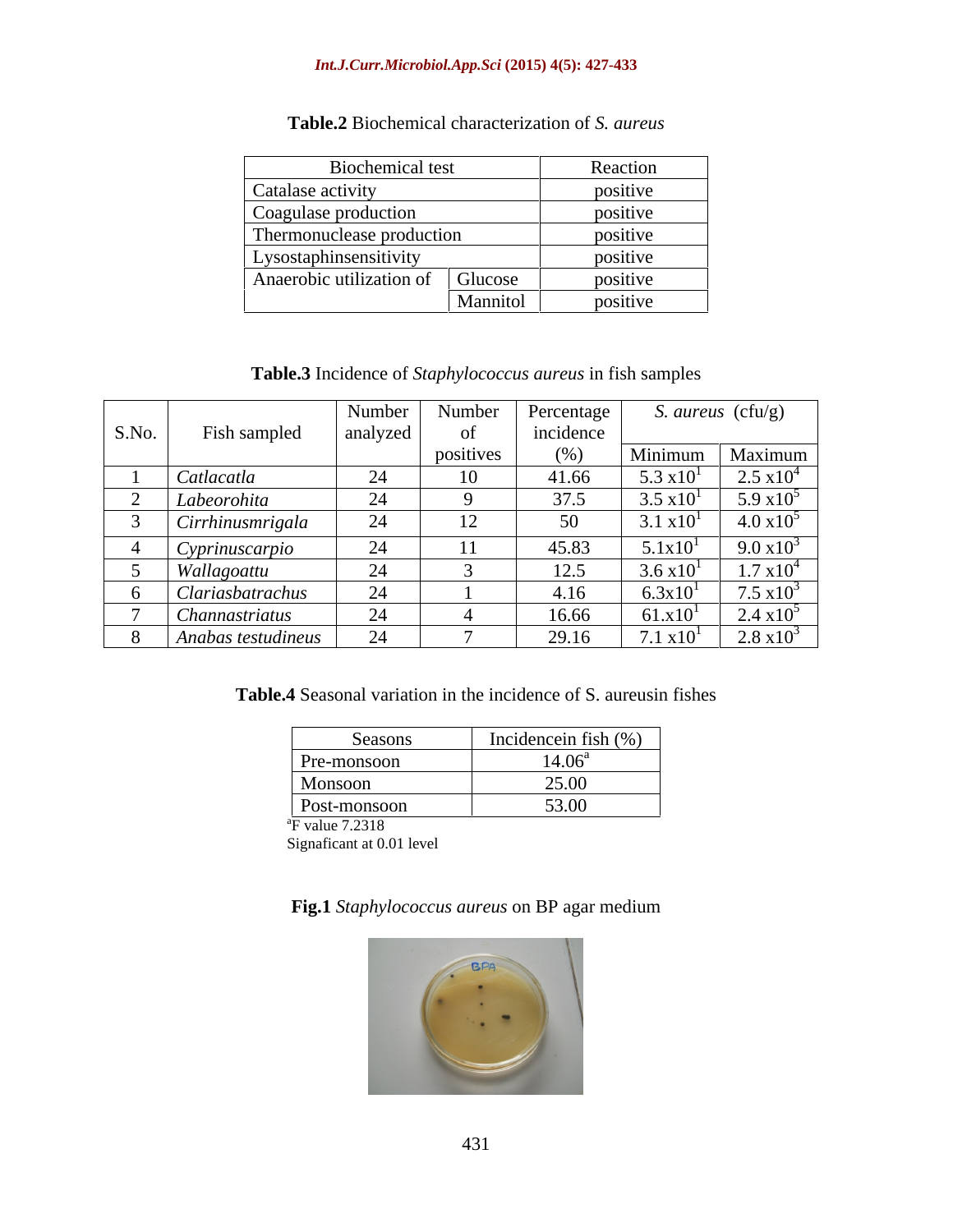

### **Fig.2** Percentage incidence of *S. aureus* in three seasons

One of the authors, P. Bujjammais thankful to the UGC for providing financial assistance under the Rajiv Gandhi National Fellowship. Authors are grateful to the 2: 171–178. authorities of Acharya Nagarjuna University for providing necessary laboratory *Staphylococcus aureus.* Ch. 12. In: facilitiesto carry out this work. R.L. Merker (Ed.)., Food and drug

- Albuquerque, W.F., Macrae, A., Sousa,
- Ali, H.H. 2014. Isolation and identification sensitivity in Mosul city. *Bas. J. Vet.*
- Ali, M.A., Hamza, M.I.E. 2004. Prevalence of seafood borne pathogens in shellfish at retail level. 1st Ann. Confr., FVM., Moshtohor. Pp.1–15. 85(3): 251–69.
- 
- **Acknowledgements**  Ayulo, A.M., Machado, R.A., Scussel, V.M. 1994. Enterotoxigenic *E. coli* and *Staphylococcus aureus* in fish and sea food fromthe southern region of Brazil. *Int. J. Food Microbiol.,* 24(1- 2): 171 178.
- **References** analytical manual, 8th edn. (revision R.W., Lancette, G.A. 1998. administration bacteriological A), (CD-ROM version). AOAC International, Gaithersburg, MD.
	- O.V., Vierira, G.H.F., Vieira, Bergdoll, M.S. 1989. *Staphylococcus*  R.H.S.F. 2007. Multiple drug *aureus*. In: Doyle, M.P. (ed.), resistant *Staphylococcus aureus* strain isolated from a fish market and Marcel Dekker Inc., NY, USA. Pp. from fish handlers. *Braz. J. aureus*. In: Doyle, M.P. (ed.), Foodborne bacterial pathogens. 463–523.
	- *Microbiol.*, 38: 131–134. Clucas, L.J., Ward, A.R. 1996. Post-harvest of staphylococcus bacteria from fish of fresh water and its antibiotics and quality. Chatham Maritime, Kent fisheries development: a guide to handling, preservation, processing ME 44TB. 443 Pp.
	- *Res.,* 1(1): 33 42. Darlington, L.G., Stone, T.W. 2001. Antioxidants and fatty acids in the amelioration of rheumatoid arthritis and related disorders. *Br. J. Nutr.,*  $85(3)$ : 251–69.
- Andrew, A.E. 2001. Fish processing EFSA, European Centre for Disease technology. University of IIorin Prevention and Control, 2010. The press, Nigeria. Pp. 7–8. The Community Summary Report on Trends and Sources of Zoonoses,